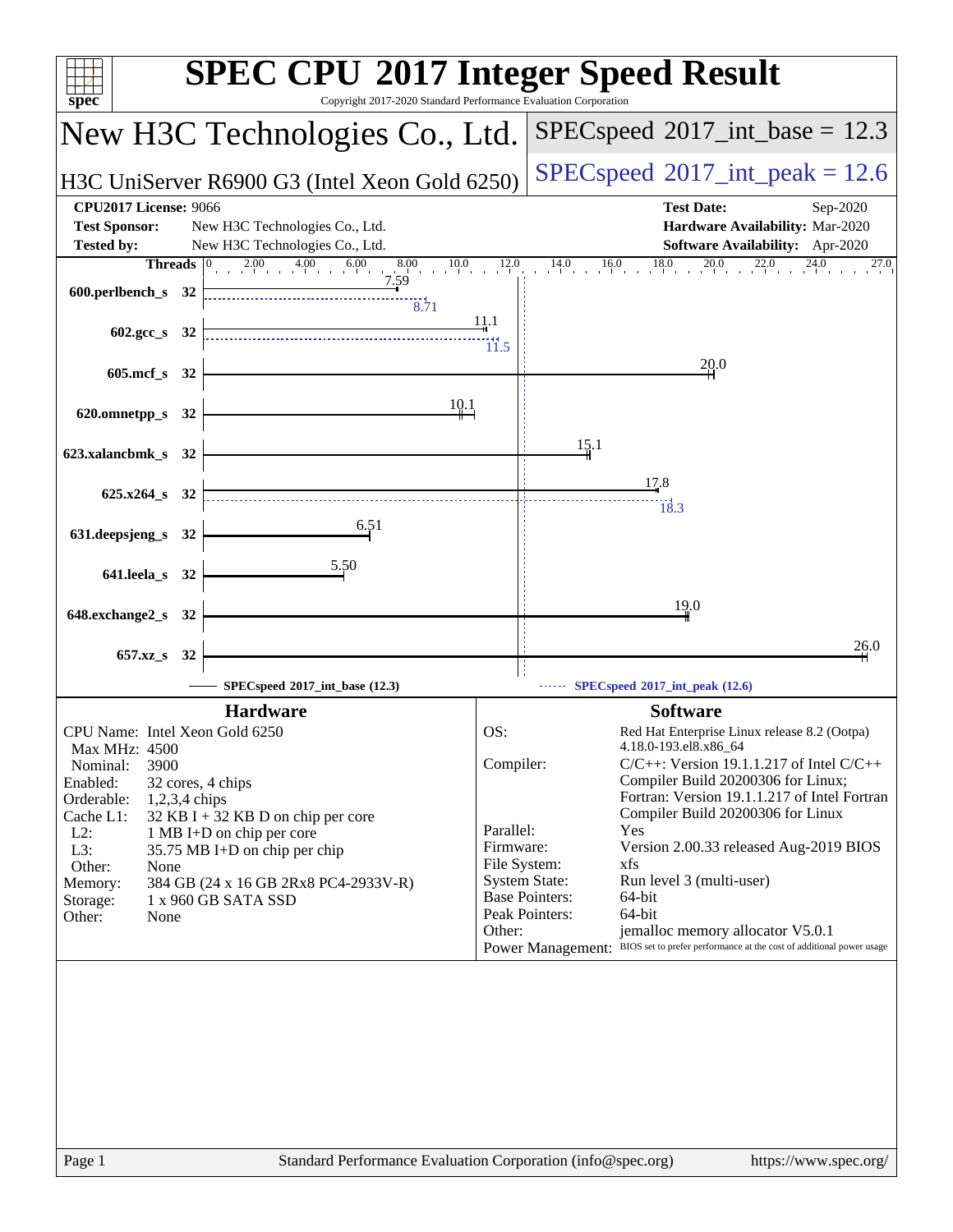

Copyright 2017-2020 Standard Performance Evaluation Corporation

## New H3C Technologies Co., Ltd.

H3C UniServer R6900 G3 (Intel Xeon Gold 6250) [SPECspeed](http://www.spec.org/auto/cpu2017/Docs/result-fields.html#SPECspeed2017intpeak)®[2017\\_int\\_peak = 1](http://www.spec.org/auto/cpu2017/Docs/result-fields.html#SPECspeed2017intpeak)2.6

 $SPECspeed^{\circ}2017\_int\_base = 12.3$  $SPECspeed^{\circ}2017\_int\_base = 12.3$ 

**[Test Sponsor:](http://www.spec.org/auto/cpu2017/Docs/result-fields.html#TestSponsor)** New H3C Technologies Co., Ltd. **[Hardware Availability:](http://www.spec.org/auto/cpu2017/Docs/result-fields.html#HardwareAvailability)** Mar-2020 **[Tested by:](http://www.spec.org/auto/cpu2017/Docs/result-fields.html#Testedby)** New H3C Technologies Co., Ltd. **[Software Availability:](http://www.spec.org/auto/cpu2017/Docs/result-fields.html#SoftwareAvailability)** Apr-2020

**[CPU2017 License:](http://www.spec.org/auto/cpu2017/Docs/result-fields.html#CPU2017License)** 9066 **[Test Date:](http://www.spec.org/auto/cpu2017/Docs/result-fields.html#TestDate)** Sep-2020

## **[Results Table](http://www.spec.org/auto/cpu2017/Docs/result-fields.html#ResultsTable)**

|                                     | <b>Base</b>    |                |       |                |       |                | <b>Peak</b>  |                |                |              |                |              |                |              |
|-------------------------------------|----------------|----------------|-------|----------------|-------|----------------|--------------|----------------|----------------|--------------|----------------|--------------|----------------|--------------|
| <b>Benchmark</b>                    | <b>Threads</b> | <b>Seconds</b> | Ratio | <b>Seconds</b> | Ratio | <b>Seconds</b> | <b>Ratio</b> | <b>Threads</b> | <b>Seconds</b> | <b>Ratio</b> | <b>Seconds</b> | <b>Ratio</b> | <b>Seconds</b> | <b>Ratio</b> |
| $600.$ perlbench s                  | 32             | 234            | 7.59  | 235            | 7.56  | 233            | 7.61         | 32             | 204            | 8.70         | 203            | 8.73         | 204            | 8.71         |
| $602.\text{gcc}\_\text{s}$          | 32             | 359            | 11.1  | 363            | 11.0  | 359            | <u>11.1</u>  | 32             | 351            | 11.3         | 345            | 11.6         | <u>345</u>     | 11.5         |
| $605$ .mcf s                        | 32             | 239            | 19.8  | 236            | 20.0  | 236            | 20.0         | 32             | 239            | 19.8         | 236            | 20.0         | 236            | 20.0         |
| 620.omnetpp_s                       | 32             | 163            | 10.0  | 154            | 10.6  | <u>161</u>     | 10.1         | 32             | 163            | 10.0         | 154            | 10.6         | <u>161</u>     | 10.1         |
| 623.xalancbmk s                     | 32             | 94.4           | 15.0  | 93.7           | 15.1  | 93.6           | 15.1         | 32             | 94.4           | 15.0         | 93.7           | <u>15.1</u>  | 93.6           | 15.1         |
| 625.x264 s                          | 32             | 99.3           | 17.8  | 99.5           | 17.7  | 99.0           | 17.8         | 32             | 96.2           | 18.3         | 96.1           | 18.3         | 96.1           | 18.3         |
| 631.deepsjeng_s                     | 32             | 220            | 6.51  | 220            | 6.51  | 220            | 6.51         | 32             | 220            | 6.51         | 220            | 6.51         | 220            | 6.51         |
| 641.leela s                         | 32             | 310            | 5.50  | 310            | 5.50  | 310            | 5.50         | 32             | 310            | 5.50         | 310            | 5.50         | 310            | 5.50         |
| $648$ . exchange $2 \text{ s}$      | 32             | 155            | 19.0  | 156            | 18.9  | 155            | <u>19.0</u>  | 32             | 155            | 19.0         | 156            | 18.9         | 155            | <u>19.0</u>  |
| $657.xz$ s                          | 32             | 238            | 26.0  | 240            | 25.8  | 238            | 26.0         | 32             | 238            | 26.0         | 240            | 25.8         | 238            | 26.0         |
| $SPECspeed*2017$ int base =<br>12.3 |                |                |       |                |       |                |              |                |                |              |                |              |                |              |

**[SPECspeed](http://www.spec.org/auto/cpu2017/Docs/result-fields.html#SPECspeed2017intpeak)[2017\\_int\\_peak =](http://www.spec.org/auto/cpu2017/Docs/result-fields.html#SPECspeed2017intpeak) 12.6**

Results appear in the [order in which they were run.](http://www.spec.org/auto/cpu2017/Docs/result-fields.html#RunOrder) Bold underlined text [indicates a median measurement](http://www.spec.org/auto/cpu2017/Docs/result-fields.html#Median).

## **[Compiler Notes](http://www.spec.org/auto/cpu2017/Docs/result-fields.html#CompilerNotes)**

The inconsistent Compiler version information under Compiler Version section is due to a discrepancy in Intel Compiler. The correct version of C/C++ compiler is: Version 19.1.1.217 Build 20200306 Compiler for Linux The correct version of Fortran compiler is: Version 19.1.1.217 Build 20200306 Compiler for Linux

## **[Operating System Notes](http://www.spec.org/auto/cpu2017/Docs/result-fields.html#OperatingSystemNotes)**

Stack size set to unlimited using "ulimit -s unlimited"

### **[Environment Variables Notes](http://www.spec.org/auto/cpu2017/Docs/result-fields.html#EnvironmentVariablesNotes)**

```
Environment variables set by runcpu before the start of the run:
KMP AFFINITY = "granularity=fine, scatter"
LD_LIBRARY_PATH = "/home/speccpu/lib/intel64:/home/speccpu/je5.0.1-64"
MALLOC_CONF = "retain:true"
OMP_STACKSIZE = "192M"
```
### **[General Notes](http://www.spec.org/auto/cpu2017/Docs/result-fields.html#GeneralNotes)**

 Binaries compiled on a system with 1x Intel Core i9-7980XE CPU + 64GB RAM memory using Redhat Enterprise Linux 8.0 NA: The test sponsor attests, as of date of publication, that CVE-2017-5754 (Meltdown) is mitigated in the system as tested and documented. Yes: The test sponsor attests, as of date of publication, that CVE-2017-5753 (Spectre variant 1) is mitigated in the system as tested and documented. Yes: The test sponsor attests, as of date of publication, that CVE-2017-5715 (Spectre variant 2)

| Page 2 | Standard Performance Evaluation Corporation (info@spec.org) | https://www.spec.org/ |
|--------|-------------------------------------------------------------|-----------------------|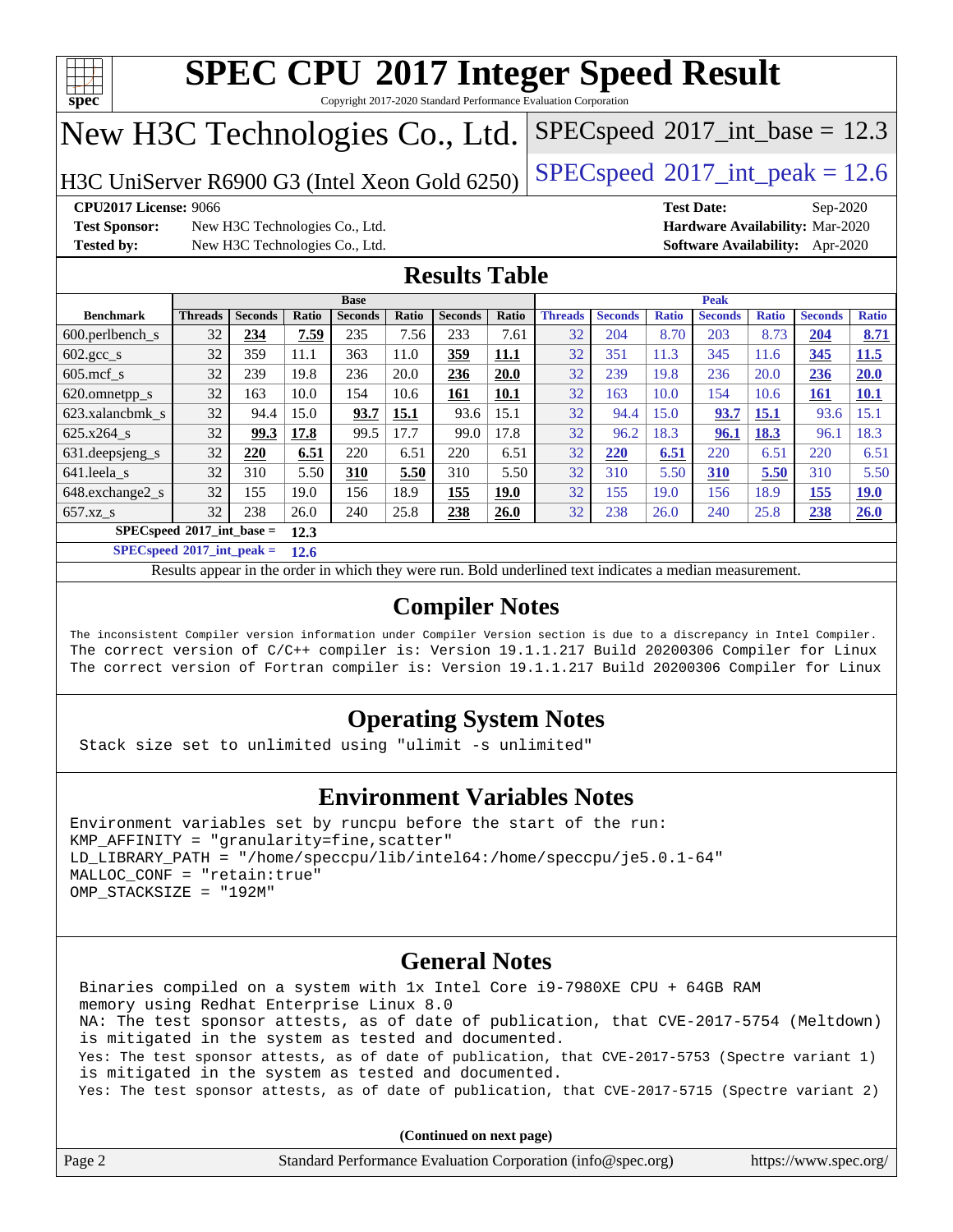

Copyright 2017-2020 Standard Performance Evaluation Corporation

## New H3C Technologies Co., Ltd.

H3C UniServer R6900 G3 (Intel Xeon Gold 6250) [SPECspeed](http://www.spec.org/auto/cpu2017/Docs/result-fields.html#SPECspeed2017intpeak)®[2017\\_int\\_peak = 1](http://www.spec.org/auto/cpu2017/Docs/result-fields.html#SPECspeed2017intpeak)2.6

 $SPECspeed^{\circ}2017\_int\_base = 12.3$  $SPECspeed^{\circ}2017\_int\_base = 12.3$ 

**[Test Sponsor:](http://www.spec.org/auto/cpu2017/Docs/result-fields.html#TestSponsor)** New H3C Technologies Co., Ltd. **[Hardware Availability:](http://www.spec.org/auto/cpu2017/Docs/result-fields.html#HardwareAvailability)** Mar-2020 **[Tested by:](http://www.spec.org/auto/cpu2017/Docs/result-fields.html#Testedby)** New H3C Technologies Co., Ltd. **[Software Availability:](http://www.spec.org/auto/cpu2017/Docs/result-fields.html#SoftwareAvailability)** Apr-2020

**[CPU2017 License:](http://www.spec.org/auto/cpu2017/Docs/result-fields.html#CPU2017License)** 9066 **[Test Date:](http://www.spec.org/auto/cpu2017/Docs/result-fields.html#TestDate)** Sep-2020

### **[General Notes \(Continued\)](http://www.spec.org/auto/cpu2017/Docs/result-fields.html#GeneralNotes)**

 is mitigated in the system as tested and documented. Transparent Huge Pages enabled by default Prior to runcpu invocation Filesystem page cache synced and cleared with: sync; echo 3> /proc/sys/vm/drop\_caches jemalloc, a general purpose malloc implementation built with the RedHat Enterprise 7.5, and the system compiler gcc 4.8.5 sources available from jemalloc.net or <https://github.com/jemalloc/jemalloc/releases>

### **[Platform Notes](http://www.spec.org/auto/cpu2017/Docs/result-fields.html#PlatformNotes)**

Page 3 Standard Performance Evaluation Corporation [\(info@spec.org\)](mailto:info@spec.org) <https://www.spec.org/> BIOS Settings: Set Hyper Threading to Disabled Set Patrol Scrub to Disabled Set IMC Interleaving to 2-way Interleave Sysinfo program /home/speccpu/bin/sysinfo Rev: r6365 of 2019-08-21 295195f888a3d7edb1e6e46a485a0011 running on localhost.localdomain Mon Sep 28 15:47:14 2020 SUT (System Under Test) info as seen by some common utilities. For more information on this section, see <https://www.spec.org/cpu2017/Docs/config.html#sysinfo> From /proc/cpuinfo model name : Intel(R) Xeon(R) Gold 6250 CPU @ 3.90GHz 4 "physical id"s (chips) 32 "processors" cores, siblings (Caution: counting these is hw and system dependent. The following excerpts from /proc/cpuinfo might not be reliable. Use with caution.) cpu cores : 8 siblings : 8 physical 0: cores 2 6 10 12 13 21 24 physical 1: cores 1 2 10 12 13 18 19 29 physical 2: cores 1 2 3 12 13 18 21 29 physical 3: cores 1 2 10 13 18 19 28 29 From lscpu: Architecture: x86\_64 CPU op-mode(s): 32-bit, 64-bit Byte Order: Little Endian  $CPU(s):$  32 On-line CPU(s) list: 0-31 Thread(s) per core: 1 Core(s) per socket: 8 Socket(s): 4 **(Continued on next page)**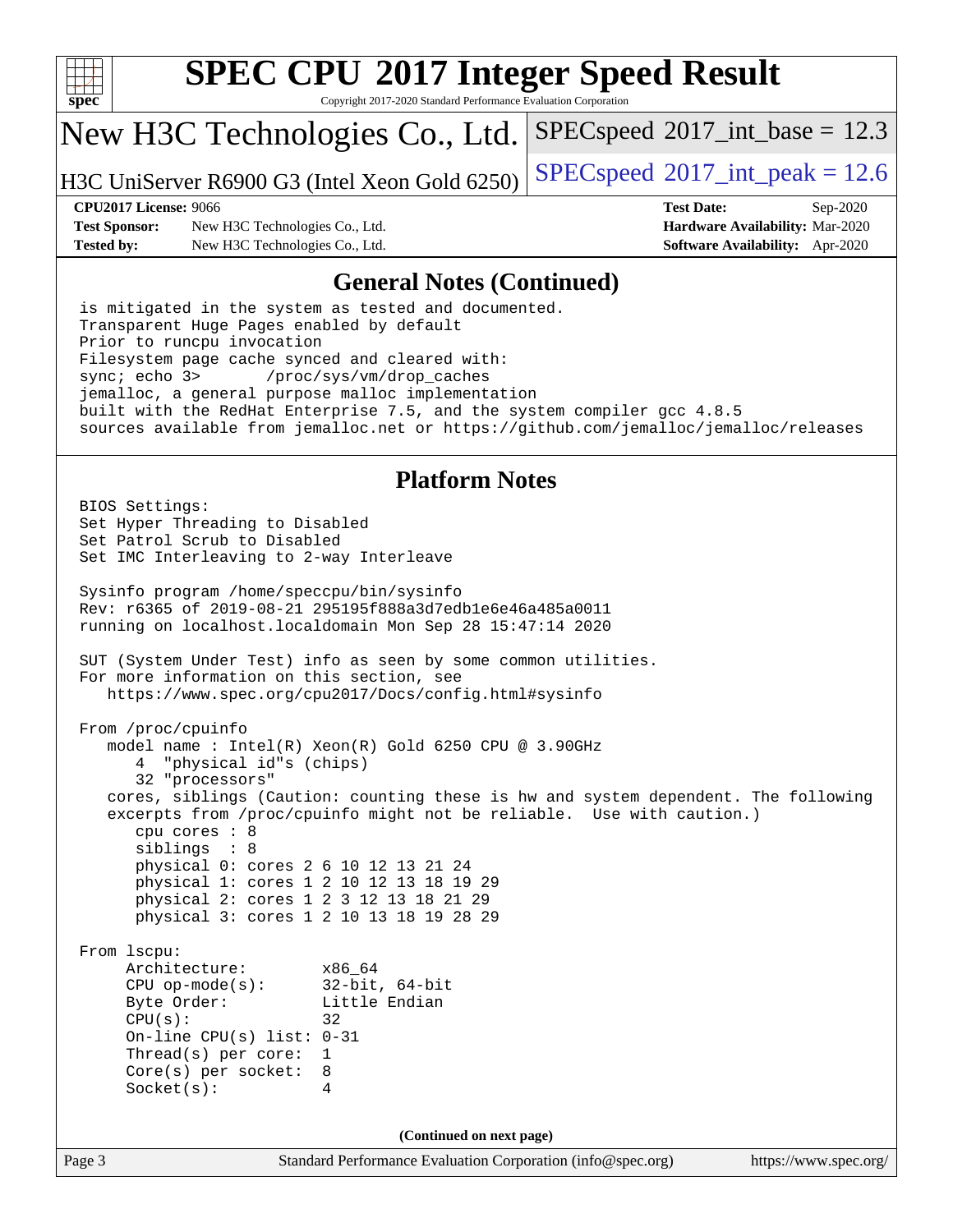

Copyright 2017-2020 Standard Performance Evaluation Corporation

## New H3C Technologies Co., Ltd.

H3C UniServer R6900 G3 (Intel Xeon Gold 6250) [SPECspeed](http://www.spec.org/auto/cpu2017/Docs/result-fields.html#SPECspeed2017intpeak)®[2017\\_int\\_peak = 1](http://www.spec.org/auto/cpu2017/Docs/result-fields.html#SPECspeed2017intpeak)2.6

 $SPECspeed^{\circ}2017\_int\_base = 12.3$  $SPECspeed^{\circ}2017\_int\_base = 12.3$ 

### **[CPU2017 License:](http://www.spec.org/auto/cpu2017/Docs/result-fields.html#CPU2017License)** 9066 **[Test Date:](http://www.spec.org/auto/cpu2017/Docs/result-fields.html#TestDate)** Sep-2020

**[Test Sponsor:](http://www.spec.org/auto/cpu2017/Docs/result-fields.html#TestSponsor)** New H3C Technologies Co., Ltd. **[Hardware Availability:](http://www.spec.org/auto/cpu2017/Docs/result-fields.html#HardwareAvailability)** Mar-2020 **[Tested by:](http://www.spec.org/auto/cpu2017/Docs/result-fields.html#Testedby)** New H3C Technologies Co., Ltd. **[Software Availability:](http://www.spec.org/auto/cpu2017/Docs/result-fields.html#SoftwareAvailability)** Apr-2020

### **[Platform Notes \(Continued\)](http://www.spec.org/auto/cpu2017/Docs/result-fields.html#PlatformNotes)**

| NUMA $node(s)$ :       | 4                                                                                   |
|------------------------|-------------------------------------------------------------------------------------|
| Vendor ID:             | GenuineIntel                                                                        |
| $CPU$ family:          | 6                                                                                   |
| Model:                 | 85                                                                                  |
| Model name:            | $Intel(R)$ Xeon $(R)$ Gold 6250 CPU @ 3.90GHz                                       |
| Stepping:              | 7                                                                                   |
| CPU MHz:               | 3082.837                                                                            |
| $CPU$ max $MHz$ :      | 4500.0000                                                                           |
| CPU min MHz:           | 1200.0000                                                                           |
| BogoMIPS:              | 7800.00                                                                             |
| Virtualization:        | $VT - x$                                                                            |
| $L1d$ cache:           | 32K                                                                                 |
| Lli cache:             | 32K                                                                                 |
| $L2$ cache:            | 1024K                                                                               |
| $L3$ cache:            | 36608K                                                                              |
| NUMA $node0$ $CPU(s):$ | $0 - 7$                                                                             |
| NUMA $node1$ $CPU(s):$ | $8 - 15$                                                                            |
| NUMA $node2$ $CPU(s):$ | $16 - 23$                                                                           |
| NUMA $node3$ $CPU(s):$ | $24 - 31$                                                                           |
| Flaqs:                 | fpu vme de pse tsc msr pae mce cx8 apic sep mtrr pge mca cmov                       |
|                        | pat pse36 clflush dts acpi mmx fxsr sse sse2 ss ht tm pbe syscall nx pdpe1qb rdtscp |
|                        | Im constant tsc art arch perfmon pebs bts rep good nopl xtopology nonstop tsc cpuid |
|                        | aperfmperf pni pclmulqdq dtes64 monitor ds_cpl vmx smx est tm2 ssse3 sdbg fma cx16  |
|                        | xtpr pdcm pcid dca sse4 1 sse4 2 x2apic movbe popcnt tsc deadline timer aes xsave   |

 avx f16c rdrand lahf\_lm abm 3dnowprefetch cpuid\_fault epb cat\_l3 cdp\_l3 invpcid\_single intel\_ppin ssbd mba ibrs ibpb stibp ibrs\_enhanced tpr\_shadow vnmi flexpriority ept vpid fsgsbase tsc\_adjust bmi1 hle avx2 smep bmi2 erms invpcid rtm cqm mpx rdt\_a avx512f avx512dq rdseed adx smap clflushopt clwb intel\_pt avx512cd avx512bw avx512vl xsaveopt xsavec xgetbv1 xsaves cqm\_llc cqm\_occup\_llc cqm\_mbm\_total cqm\_mbm\_local dtherm ida arat pln pts hwp hwp\_act\_window hwp\_epp hwp\_pkg\_req pku ospke avx512\_vnni md\_clear flush\_l1d arch\_capabilities

 /proc/cpuinfo cache data cache size : 36608 KB

 From numactl --hardware WARNING: a numactl 'node' might or might not correspond to a physical chip. available: 4 nodes (0-3) node 0 cpus: 0 1 2 3 4 5 6 7 node 0 size: 95072 MB node 0 free: 94735 MB node 1 cpus: 8 9 10 11 12 13 14 15 node 1 size: 96765 MB node 1 free: 96149 MB node 2 cpus: 16 17 18 19 20 21 22 23 node 2 size: 96738 MB node 2 free: 96425 MB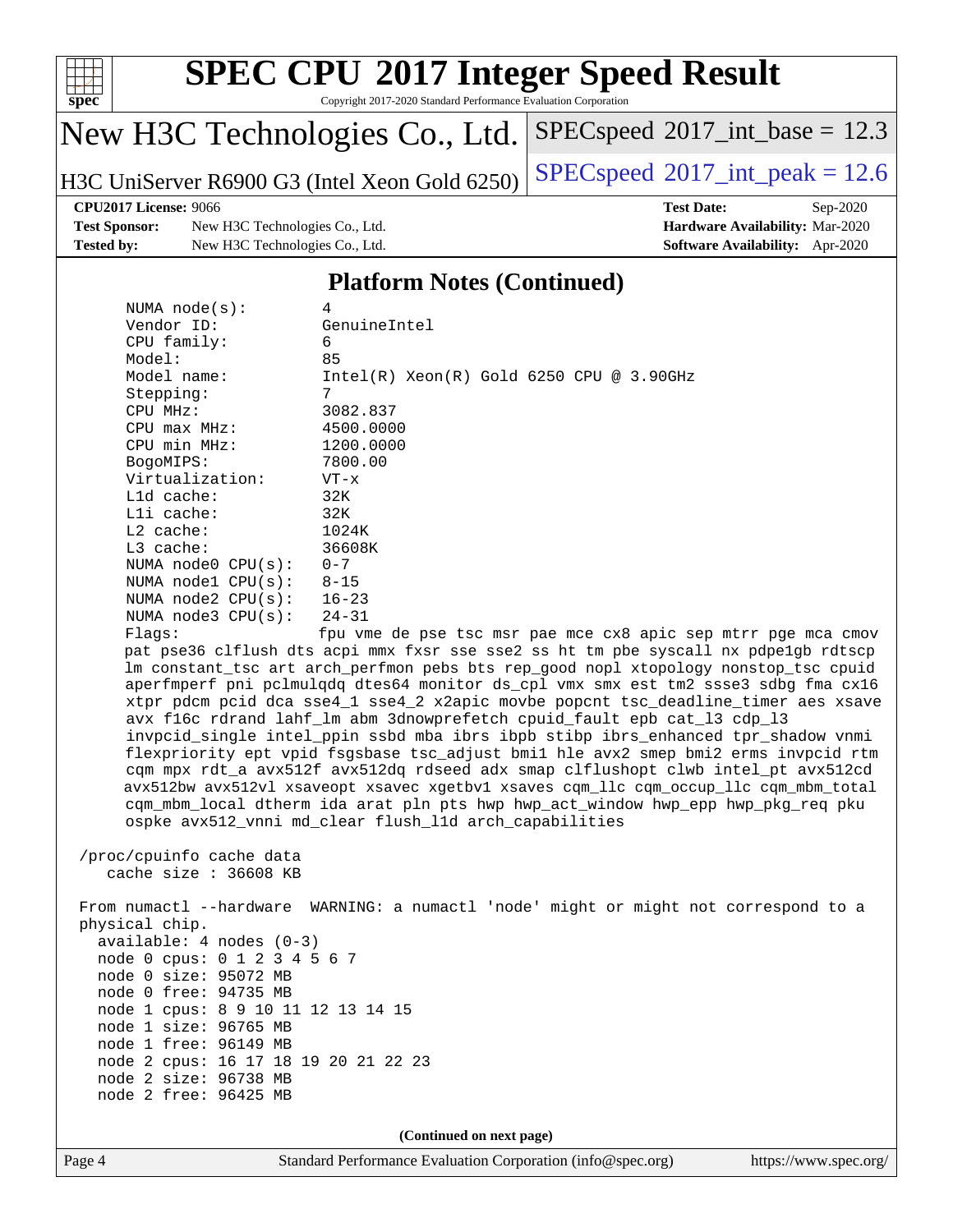

Page 5 Standard Performance Evaluation Corporation [\(info@spec.org\)](mailto:info@spec.org) <https://www.spec.org/>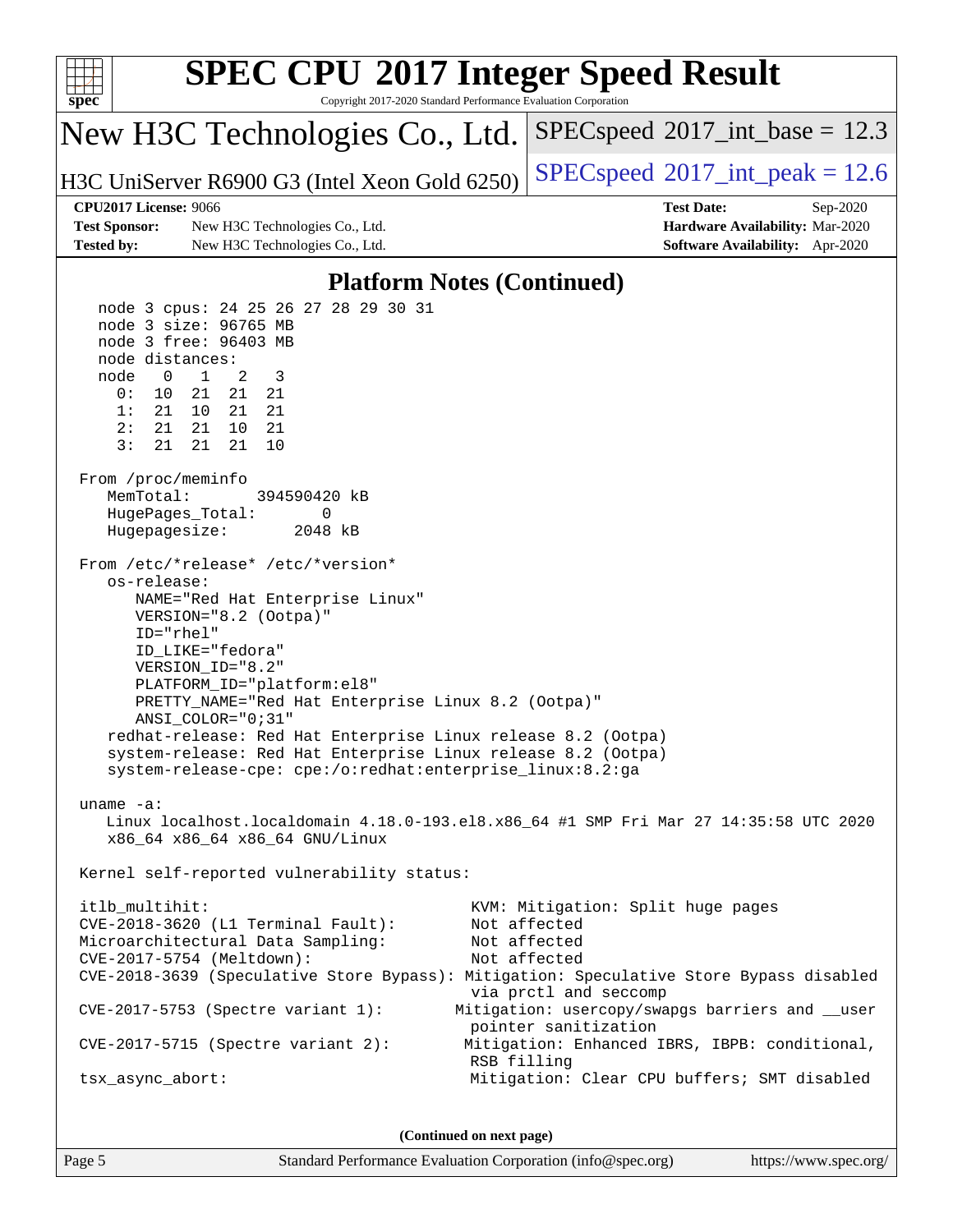| <b>SPEC CPU®2017 Integer Speed Result</b><br>Copyright 2017-2020 Standard Performance Evaluation Corporation<br>$spec^*$                                                                                                                                                                                                                                                                                                            |                                                                                                     |  |  |  |  |  |  |
|-------------------------------------------------------------------------------------------------------------------------------------------------------------------------------------------------------------------------------------------------------------------------------------------------------------------------------------------------------------------------------------------------------------------------------------|-----------------------------------------------------------------------------------------------------|--|--|--|--|--|--|
| New H3C Technologies Co., Ltd.                                                                                                                                                                                                                                                                                                                                                                                                      | $SPEC speed^{\circ}2017\_int\_base = 12.3$                                                          |  |  |  |  |  |  |
| H3C UniServer R6900 G3 (Intel Xeon Gold 6250)                                                                                                                                                                                                                                                                                                                                                                                       | $SPEC speed^{\circ}2017\_int\_peak = 12.6$                                                          |  |  |  |  |  |  |
| <b>CPU2017 License: 9066</b><br><b>Test Sponsor:</b><br>New H3C Technologies Co., Ltd.<br><b>Tested by:</b><br>New H3C Technologies Co., Ltd.                                                                                                                                                                                                                                                                                       | <b>Test Date:</b><br>Sep-2020<br>Hardware Availability: Mar-2020<br>Software Availability: Apr-2020 |  |  |  |  |  |  |
| <b>Platform Notes (Continued)</b>                                                                                                                                                                                                                                                                                                                                                                                                   |                                                                                                     |  |  |  |  |  |  |
| run-level 3 Sep 28 15:44                                                                                                                                                                                                                                                                                                                                                                                                            |                                                                                                     |  |  |  |  |  |  |
| SPEC is set to: /home/speccpu<br>Filesystem<br>Size Used Avail Use% Mounted on<br>Type<br>839G 145G 695G 18% / home<br>/dev/mapper/rhel-home xfs                                                                                                                                                                                                                                                                                    |                                                                                                     |  |  |  |  |  |  |
| From /sys/devices/virtual/dmi/id<br>BIOS:<br>American Megatrends Inc. 2.00.33 08/22/2019<br>Vendor: New H3C Technologies Co., Ltd.<br>Product: H3C UniServer R6900 G3<br>Product Family: Rack<br>Serial: 210235A3T0H204000004                                                                                                                                                                                                       |                                                                                                     |  |  |  |  |  |  |
| Additional information from dmidecode follows. WARNING: Use caution when you interpret<br>this section. The 'dmidecode' program reads system data which is "intended to allow<br>hardware to be accurately determined", but the intent may not be met, as there are<br>frequent changes to hardware, firmware, and the "DMTF SMBIOS" standard.<br>Memory:<br>24x Micron 18ASF2G72PDZ-2G9E1 16 GB 2 rank 2933<br>24x NO DIMM NO DIMM |                                                                                                     |  |  |  |  |  |  |
| (End of data from sysinfo program)<br><b>Compiler Version Notes</b>                                                                                                                                                                                                                                                                                                                                                                 |                                                                                                     |  |  |  |  |  |  |
| $\mathsf{C}$                                                                                                                                                                                                                                                                                                                                                                                                                        |                                                                                                     |  |  |  |  |  |  |
| 600.perlbench_s(base) 602.gcc_s(base, peak) 605.mcf_s(base, peak)<br>625.x264_s(base, peak) 657.xz_s(base, peak)                                                                                                                                                                                                                                                                                                                    |                                                                                                     |  |  |  |  |  |  |
| Intel(R) C Compiler for applications running on Intel(R) 64, Version 2021.1<br>NextGen Build 20200304<br>Copyright (C) 1985-2020 Intel Corporation. All rights reserved.                                                                                                                                                                                                                                                            |                                                                                                     |  |  |  |  |  |  |
|                                                                                                                                                                                                                                                                                                                                                                                                                                     |                                                                                                     |  |  |  |  |  |  |
| 600.perlbench_s(peak)<br>C                                                                                                                                                                                                                                                                                                                                                                                                          |                                                                                                     |  |  |  |  |  |  |
| Intel(R) C Intel(R) 64 Compiler for applications running on Intel(R) 64,<br>Version 19.1.1.217 Build 20200306<br>Copyright (C) 1985-2020 Intel Corporation. All rights reserved.                                                                                                                                                                                                                                                    |                                                                                                     |  |  |  |  |  |  |
| 600.perlbench_s(base) 602.gcc_s(base, peak) 605.mcf_s(base, peak)<br>C<br>$625.x264_s(base, peak)$ $657.xz_s(base, peak)$                                                                                                                                                                                                                                                                                                           |                                                                                                     |  |  |  |  |  |  |
| (Continued on next page)                                                                                                                                                                                                                                                                                                                                                                                                            |                                                                                                     |  |  |  |  |  |  |
| Page 6<br>Standard Performance Evaluation Corporation (info@spec.org)                                                                                                                                                                                                                                                                                                                                                               | https://www.spec.org/                                                                               |  |  |  |  |  |  |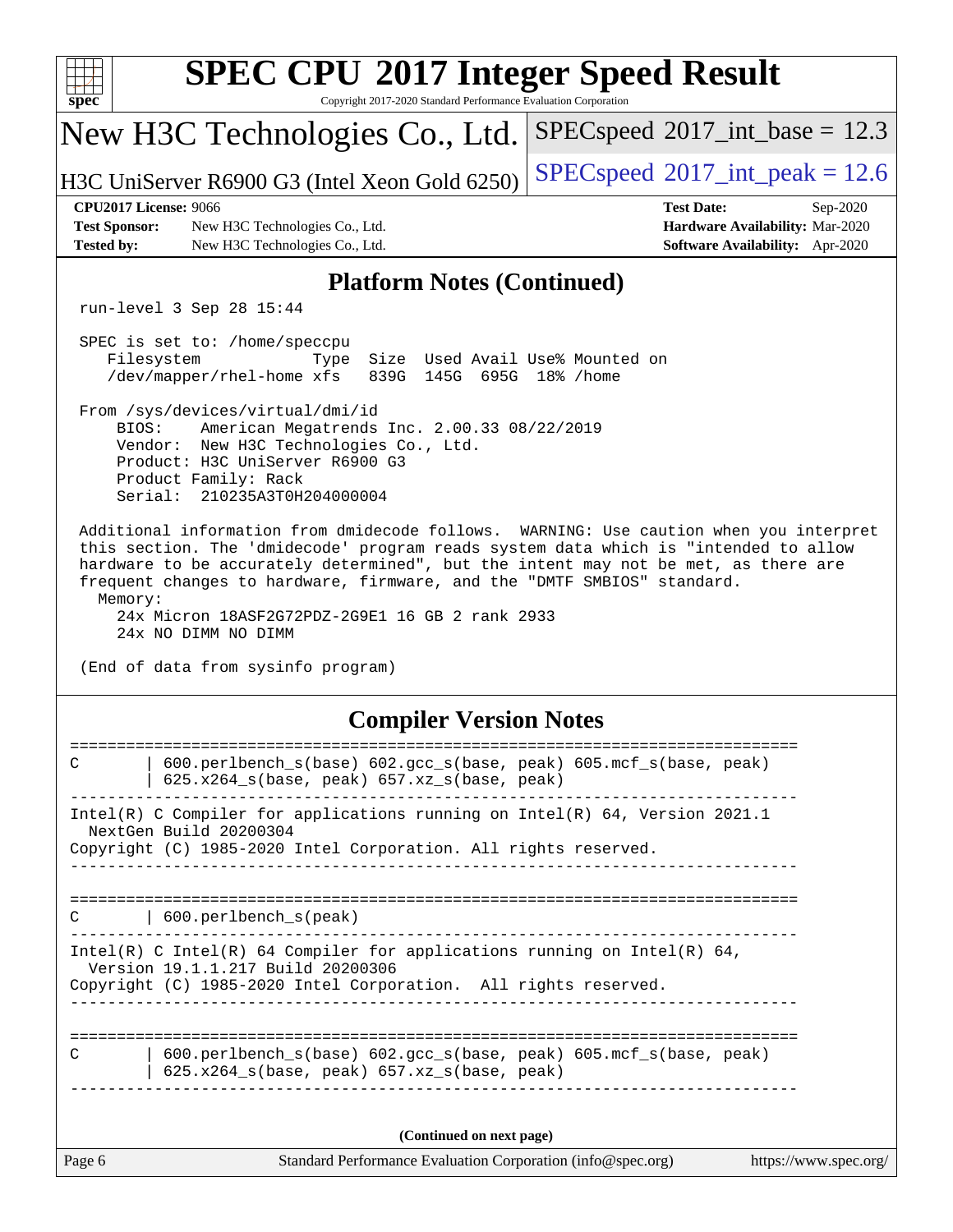| $spec^*$                                                                  | Copyright 2017-2020 Standard Performance Evaluation Corporation<br>New H3C Technologies Co., Ltd.            | $SPEC speed^{\circ}2017\_int\_base = 12.3$                                                                   |
|---------------------------------------------------------------------------|--------------------------------------------------------------------------------------------------------------|--------------------------------------------------------------------------------------------------------------|
|                                                                           | H3C UniServer R6900 G3 (Intel Xeon Gold 6250)                                                                | $SPEC speed^{\circ}2017\_int\_peak = 12.6$                                                                   |
| <b>CPU2017 License: 9066</b><br><b>Test Sponsor:</b><br><b>Tested by:</b> | New H3C Technologies Co., Ltd.<br>New H3C Technologies Co., Ltd.                                             | <b>Test Date:</b><br>$Sep-2020$<br>Hardware Availability: Mar-2020<br><b>Software Availability:</b> Apr-2020 |
|                                                                           | <b>Compiler Version Notes (Continued)</b>                                                                    |                                                                                                              |
| NextGen Build 20200304                                                    | Copyright (C) 1985-2020 Intel Corporation. All rights reserved.                                              | Intel(R) C Compiler for applications running on Intel(R) 64, Version 2021.1                                  |
| $\vert$ 600. perlbench s(peak)                                            |                                                                                                              |                                                                                                              |
| Version 19.1.1.217 Build 20200306                                         | Copyright (C) 1985-2020 Intel Corporation. All rights reserved.                                              | $Intel(R)$ C Intel(R) 64 Compiler for applications running on Intel(R) 64,                                   |
| $C++$                                                                     | 620.omnetpp_s(base, peak) 623.xalancbmk_s(base, peak)<br>631.deepsjeng_s(base, peak) 641.leela_s(base, peak) |                                                                                                              |
| NextGen Build 20200304                                                    | Copyright (C) 1985-2020 Intel Corporation. All rights reserved.                                              | Intel(R) C++ Compiler for applications running on Intel(R) 64, Version 2021.1                                |
| Fortran   648. exchange2_s(base, peak)                                    |                                                                                                              |                                                                                                              |
| 64, Version 19.1.1.217 Build 20200306                                     | Copyright (C) 1985-2020 Intel Corporation. All rights reserved.                                              | $Intel(R)$ Fortran Intel(R) 64 Compiler for applications running on Intel(R)                                 |

## **[Base Compiler Invocation](http://www.spec.org/auto/cpu2017/Docs/result-fields.html#BaseCompilerInvocation)**

| C benchmarks: |
|---------------|
| icc           |

[C++ benchmarks:](http://www.spec.org/auto/cpu2017/Docs/result-fields.html#CXXbenchmarks) [icpc](http://www.spec.org/cpu2017/results/res2020q4/cpu2017-20201014-24205.flags.html#user_CXXbase_intel_icpc_c510b6838c7f56d33e37e94d029a35b4a7bccf4766a728ee175e80a419847e808290a9b78be685c44ab727ea267ec2f070ec5dc83b407c0218cded6866a35d07)

[Fortran benchmarks](http://www.spec.org/auto/cpu2017/Docs/result-fields.html#Fortranbenchmarks): [ifort](http://www.spec.org/cpu2017/results/res2020q4/cpu2017-20201014-24205.flags.html#user_FCbase_intel_ifort_8111460550e3ca792625aed983ce982f94888b8b503583aa7ba2b8303487b4d8a21a13e7191a45c5fd58ff318f48f9492884d4413fa793fd88dd292cad7027ca)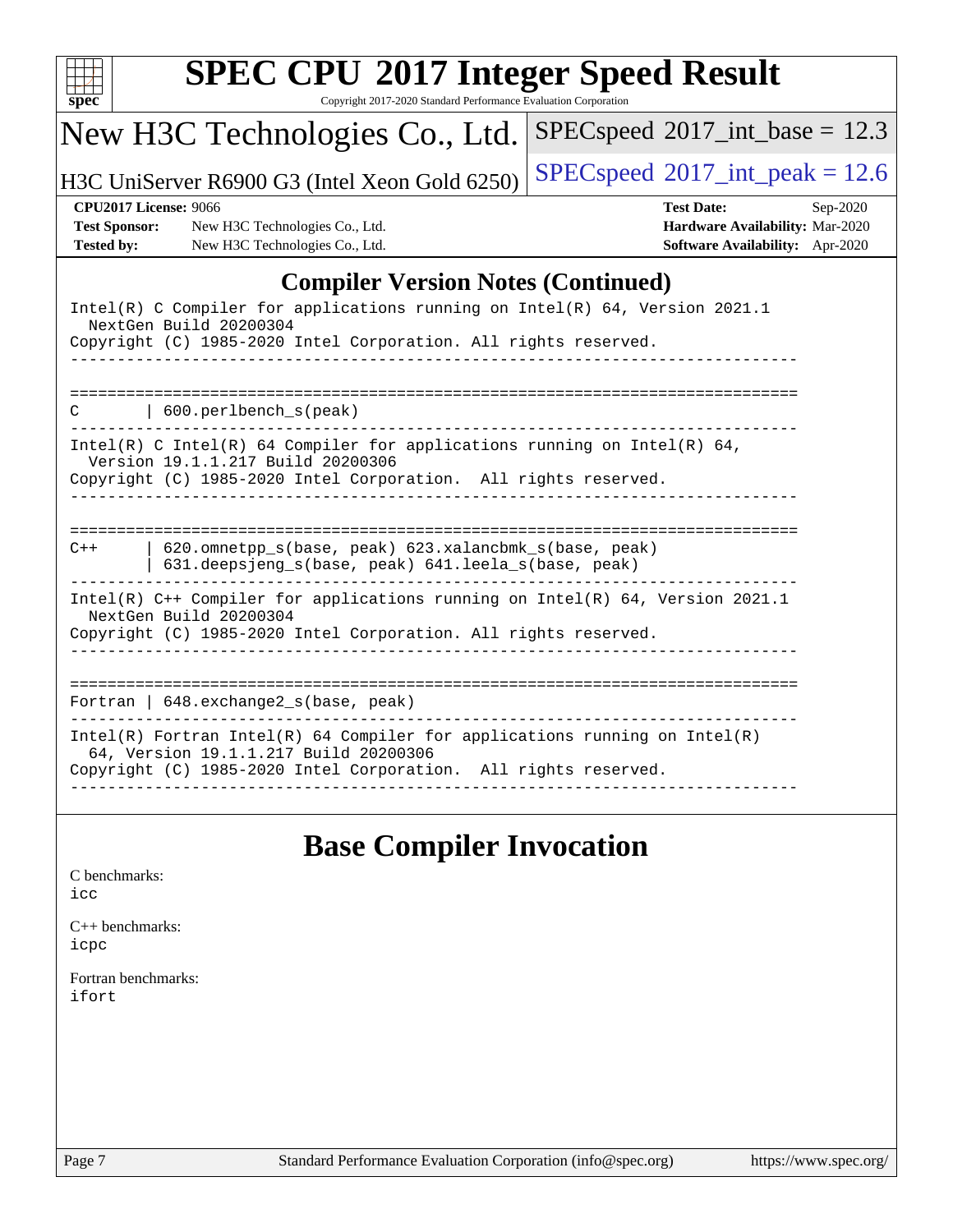

Copyright 2017-2020 Standard Performance Evaluation Corporation

## New H3C Technologies Co., Ltd.

H3C UniServer R6900 G3 (Intel Xeon Gold 6250) [SPECspeed](http://www.spec.org/auto/cpu2017/Docs/result-fields.html#SPECspeed2017intpeak)®[2017\\_int\\_peak = 1](http://www.spec.org/auto/cpu2017/Docs/result-fields.html#SPECspeed2017intpeak)2.6

 $SPECspeed^{\circ}2017\_int\_base = 12.3$  $SPECspeed^{\circ}2017\_int\_base = 12.3$ 

### **[CPU2017 License:](http://www.spec.org/auto/cpu2017/Docs/result-fields.html#CPU2017License)** 9066 **[Test Date:](http://www.spec.org/auto/cpu2017/Docs/result-fields.html#TestDate)** Sep-2020

**[Test Sponsor:](http://www.spec.org/auto/cpu2017/Docs/result-fields.html#TestSponsor)** New H3C Technologies Co., Ltd. **[Hardware Availability:](http://www.spec.org/auto/cpu2017/Docs/result-fields.html#HardwareAvailability)** Mar-2020 **[Tested by:](http://www.spec.org/auto/cpu2017/Docs/result-fields.html#Testedby)** New H3C Technologies Co., Ltd. **[Software Availability:](http://www.spec.org/auto/cpu2017/Docs/result-fields.html#SoftwareAvailability)** Apr-2020

## **[Base Portability Flags](http://www.spec.org/auto/cpu2017/Docs/result-fields.html#BasePortabilityFlags)**

 600.perlbench\_s: [-DSPEC\\_LP64](http://www.spec.org/cpu2017/results/res2020q4/cpu2017-20201014-24205.flags.html#b600.perlbench_s_basePORTABILITY_DSPEC_LP64) [-DSPEC\\_LINUX\\_X64](http://www.spec.org/cpu2017/results/res2020q4/cpu2017-20201014-24205.flags.html#b600.perlbench_s_baseCPORTABILITY_DSPEC_LINUX_X64) 602.gcc\_s: [-DSPEC\\_LP64](http://www.spec.org/cpu2017/results/res2020q4/cpu2017-20201014-24205.flags.html#suite_basePORTABILITY602_gcc_s_DSPEC_LP64) 605.mcf\_s: [-DSPEC\\_LP64](http://www.spec.org/cpu2017/results/res2020q4/cpu2017-20201014-24205.flags.html#suite_basePORTABILITY605_mcf_s_DSPEC_LP64) 620.omnetpp\_s: [-DSPEC\\_LP64](http://www.spec.org/cpu2017/results/res2020q4/cpu2017-20201014-24205.flags.html#suite_basePORTABILITY620_omnetpp_s_DSPEC_LP64) 623.xalancbmk\_s: [-DSPEC\\_LP64](http://www.spec.org/cpu2017/results/res2020q4/cpu2017-20201014-24205.flags.html#suite_basePORTABILITY623_xalancbmk_s_DSPEC_LP64) [-DSPEC\\_LINUX](http://www.spec.org/cpu2017/results/res2020q4/cpu2017-20201014-24205.flags.html#b623.xalancbmk_s_baseCXXPORTABILITY_DSPEC_LINUX) 625.x264\_s: [-DSPEC\\_LP64](http://www.spec.org/cpu2017/results/res2020q4/cpu2017-20201014-24205.flags.html#suite_basePORTABILITY625_x264_s_DSPEC_LP64) 631.deepsjeng\_s: [-DSPEC\\_LP64](http://www.spec.org/cpu2017/results/res2020q4/cpu2017-20201014-24205.flags.html#suite_basePORTABILITY631_deepsjeng_s_DSPEC_LP64) 641.leela\_s: [-DSPEC\\_LP64](http://www.spec.org/cpu2017/results/res2020q4/cpu2017-20201014-24205.flags.html#suite_basePORTABILITY641_leela_s_DSPEC_LP64) 648.exchange2\_s: [-DSPEC\\_LP64](http://www.spec.org/cpu2017/results/res2020q4/cpu2017-20201014-24205.flags.html#suite_basePORTABILITY648_exchange2_s_DSPEC_LP64) 657.xz\_s: [-DSPEC\\_LP64](http://www.spec.org/cpu2017/results/res2020q4/cpu2017-20201014-24205.flags.html#suite_basePORTABILITY657_xz_s_DSPEC_LP64)

## **[Base Optimization Flags](http://www.spec.org/auto/cpu2017/Docs/result-fields.html#BaseOptimizationFlags)**

### [C benchmarks](http://www.spec.org/auto/cpu2017/Docs/result-fields.html#Cbenchmarks):

```
-m64 -qnextgen -std=c11
-Wl,-plugin-opt=-x86-branches-within-32B-boundaries -Wl,-z,muldefs
-xCORE-AVX512 -O3 -ffast-math -flto -mfpmath=sse -funroll-loops
-fuse-ld=gold -qopt-mem-layout-trans=4 -fopenmp -DSPEC_OPENMP
-L/usr/local/jemalloc64-5.0.1/lib -ljemalloc
```
### [C++ benchmarks:](http://www.spec.org/auto/cpu2017/Docs/result-fields.html#CXXbenchmarks)

```
-m64 -qnextgen -Wl,-plugin-opt=-x86-branches-within-32B-boundaries
-Wl,-z,muldefs -xCORE-AVX512 -O3 -ffast-math -flto -mfpmath=sse
-funroll-loops -fuse-ld=gold -qopt-mem-layout-trans=4
-L/usr/local/IntelCompiler19/compilers_and_libraries_2020.1.217/linux/compiler/lib/intel64_lin
-lqkmalloc
```
### [Fortran benchmarks:](http://www.spec.org/auto/cpu2017/Docs/result-fields.html#Fortranbenchmarks)

```
-m64 -Wl,-plugin-opt=-x86-branches-within-32B-boundaries -xCORE-AVX512
-O3 -ipo -no-prec-div -qopt-mem-layout-trans=4
-nostandard-realloc-lhs -align array32byte
-mbranches-within-32B-boundaries
```
## **[Peak Compiler Invocation](http://www.spec.org/auto/cpu2017/Docs/result-fields.html#PeakCompilerInvocation)**

[C benchmarks](http://www.spec.org/auto/cpu2017/Docs/result-fields.html#Cbenchmarks): [icc](http://www.spec.org/cpu2017/results/res2020q4/cpu2017-20201014-24205.flags.html#user_CCpeak_intel_icc_66fc1ee009f7361af1fbd72ca7dcefbb700085f36577c54f309893dd4ec40d12360134090235512931783d35fd58c0460139e722d5067c5574d8eaf2b3e37e92)

[C++ benchmarks:](http://www.spec.org/auto/cpu2017/Docs/result-fields.html#CXXbenchmarks) [icpc](http://www.spec.org/cpu2017/results/res2020q4/cpu2017-20201014-24205.flags.html#user_CXXpeak_intel_icpc_c510b6838c7f56d33e37e94d029a35b4a7bccf4766a728ee175e80a419847e808290a9b78be685c44ab727ea267ec2f070ec5dc83b407c0218cded6866a35d07)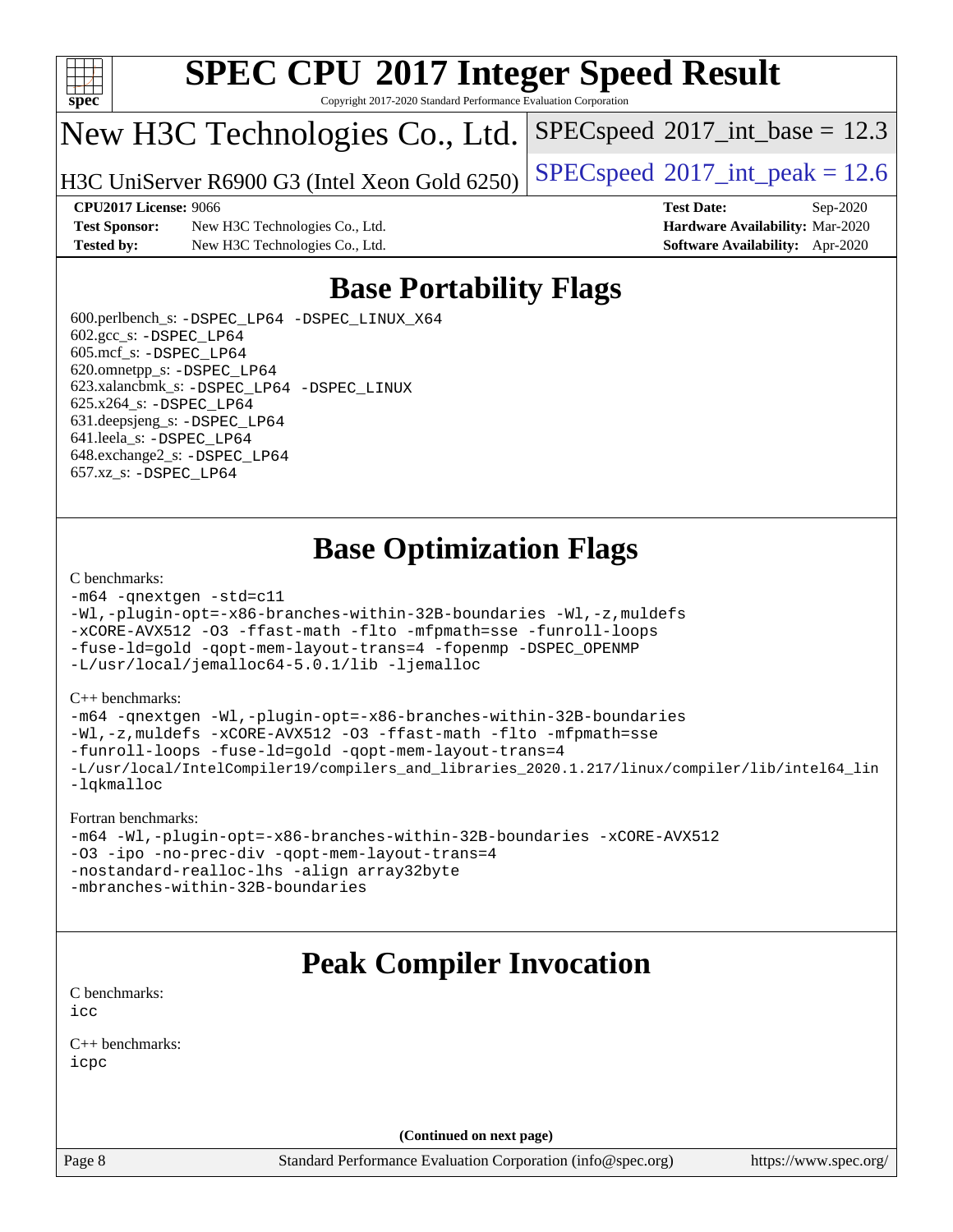

Copyright 2017-2020 Standard Performance Evaluation Corporation

## New H3C Technologies Co., Ltd.

H3C UniServer R6900 G3 (Intel Xeon Gold 6250) [SPECspeed](http://www.spec.org/auto/cpu2017/Docs/result-fields.html#SPECspeed2017intpeak)®[2017\\_int\\_peak = 1](http://www.spec.org/auto/cpu2017/Docs/result-fields.html#SPECspeed2017intpeak)2.6

 $SPECspeed^{\circledcirc}2017\_int\_base = 12.3$  $SPECspeed^{\circledcirc}2017\_int\_base = 12.3$ 

**[Test Sponsor:](http://www.spec.org/auto/cpu2017/Docs/result-fields.html#TestSponsor)** New H3C Technologies Co., Ltd. **[Hardware Availability:](http://www.spec.org/auto/cpu2017/Docs/result-fields.html#HardwareAvailability)** Mar-2020 **[Tested by:](http://www.spec.org/auto/cpu2017/Docs/result-fields.html#Testedby)** New H3C Technologies Co., Ltd. **[Software Availability:](http://www.spec.org/auto/cpu2017/Docs/result-fields.html#SoftwareAvailability)** Apr-2020

**[CPU2017 License:](http://www.spec.org/auto/cpu2017/Docs/result-fields.html#CPU2017License)** 9066 **[Test Date:](http://www.spec.org/auto/cpu2017/Docs/result-fields.html#TestDate)** Sep-2020

## **[Peak Compiler Invocation \(Continued\)](http://www.spec.org/auto/cpu2017/Docs/result-fields.html#PeakCompilerInvocation)**

[Fortran benchmarks](http://www.spec.org/auto/cpu2017/Docs/result-fields.html#Fortranbenchmarks): [ifort](http://www.spec.org/cpu2017/results/res2020q4/cpu2017-20201014-24205.flags.html#user_FCpeak_intel_ifort_8111460550e3ca792625aed983ce982f94888b8b503583aa7ba2b8303487b4d8a21a13e7191a45c5fd58ff318f48f9492884d4413fa793fd88dd292cad7027ca)

## **[Peak Portability Flags](http://www.spec.org/auto/cpu2017/Docs/result-fields.html#PeakPortabilityFlags)**

 600.perlbench\_s: [-DSPEC\\_LP64](http://www.spec.org/cpu2017/results/res2020q4/cpu2017-20201014-24205.flags.html#b600.perlbench_s_peakPORTABILITY_DSPEC_LP64) [-DSPEC\\_LINUX\\_X64](http://www.spec.org/cpu2017/results/res2020q4/cpu2017-20201014-24205.flags.html#b600.perlbench_s_peakCPORTABILITY_DSPEC_LINUX_X64) 602.gcc\_s: [-DSPEC\\_LP64](http://www.spec.org/cpu2017/results/res2020q4/cpu2017-20201014-24205.flags.html#suite_peakCCLD602_gcc_s_DSPEC_LP64)(\*) [-DSPEC\\_LP64](http://www.spec.org/cpu2017/results/res2020q4/cpu2017-20201014-24205.flags.html#suite_peakPORTABILITY602_gcc_s_DSPEC_LP64) 605.mcf\_s: [-DSPEC\\_LP64](http://www.spec.org/cpu2017/results/res2020q4/cpu2017-20201014-24205.flags.html#suite_peakPORTABILITY605_mcf_s_DSPEC_LP64) 620.omnetpp\_s: [-DSPEC\\_LP64](http://www.spec.org/cpu2017/results/res2020q4/cpu2017-20201014-24205.flags.html#suite_peakPORTABILITY620_omnetpp_s_DSPEC_LP64) 623.xalancbmk\_s: [-DSPEC\\_LP64](http://www.spec.org/cpu2017/results/res2020q4/cpu2017-20201014-24205.flags.html#suite_peakPORTABILITY623_xalancbmk_s_DSPEC_LP64) [-DSPEC\\_LINUX](http://www.spec.org/cpu2017/results/res2020q4/cpu2017-20201014-24205.flags.html#b623.xalancbmk_s_peakCXXPORTABILITY_DSPEC_LINUX) 625.x264\_s: [-DSPEC\\_LP64](http://www.spec.org/cpu2017/results/res2020q4/cpu2017-20201014-24205.flags.html#suite_peakPORTABILITY625_x264_s_DSPEC_LP64) 631.deepsjeng\_s: [-DSPEC\\_LP64](http://www.spec.org/cpu2017/results/res2020q4/cpu2017-20201014-24205.flags.html#suite_peakPORTABILITY631_deepsjeng_s_DSPEC_LP64) 641.leela\_s: [-DSPEC\\_LP64](http://www.spec.org/cpu2017/results/res2020q4/cpu2017-20201014-24205.flags.html#suite_peakPORTABILITY641_leela_s_DSPEC_LP64) 648.exchange2\_s: [-DSPEC\\_LP64](http://www.spec.org/cpu2017/results/res2020q4/cpu2017-20201014-24205.flags.html#suite_peakPORTABILITY648_exchange2_s_DSPEC_LP64) 657.xz\_s: [-DSPEC\\_LP64](http://www.spec.org/cpu2017/results/res2020q4/cpu2017-20201014-24205.flags.html#suite_peakPORTABILITY657_xz_s_DSPEC_LP64)

(\*) Indicates a portability flag that was found in a non-portability variable.

## **[Peak Optimization Flags](http://www.spec.org/auto/cpu2017/Docs/result-fields.html#PeakOptimizationFlags)**

[C benchmarks](http://www.spec.org/auto/cpu2017/Docs/result-fields.html#Cbenchmarks):

```
 600.perlbench_s: -Wl,-z,muldefs -prof-gen(pass 1) -prof-use(pass 2)
-xCORE-AVX512 -ipo -O3 -no-prec-div
-qopt-mem-layout-trans=4 -fno-strict-overflow
-mbranches-within-32B-boundaries
-L/usr/local/jemalloc64-5.0.1/lib -ljemalloc
```
 602.gcc\_s: [-m64](http://www.spec.org/cpu2017/results/res2020q4/cpu2017-20201014-24205.flags.html#user_peakCCLD602_gcc_s_m64-icc) [-qnextgen](http://www.spec.org/cpu2017/results/res2020q4/cpu2017-20201014-24205.flags.html#user_peakCCLD602_gcc_s_f-qnextgen) [-std=c11](http://www.spec.org/cpu2017/results/res2020q4/cpu2017-20201014-24205.flags.html#user_peakCCLD602_gcc_s_std-icc-std_0e1c27790398a4642dfca32ffe6c27b5796f9c2d2676156f2e42c9c44eaad0c049b1cdb667a270c34d979996257aeb8fc440bfb01818dbc9357bd9d174cb8524) [-fuse-ld=gold](http://www.spec.org/cpu2017/results/res2020q4/cpu2017-20201014-24205.flags.html#user_peakCCLD602_gcc_s_f-fuse-ld_920b3586e2b8c6e0748b9c84fa9b744736ba725a32cab14ad8f3d4ad28eecb2f59d1144823d2e17006539a88734fe1fc08fc3035f7676166309105a78aaabc32) [-Wl,-plugin-opt=-x86-branches-within-32B-boundaries](http://www.spec.org/cpu2017/results/res2020q4/cpu2017-20201014-24205.flags.html#user_peakLDFLAGS602_gcc_s_f-x86-branches-within-32B-boundaries_0098b4e4317ae60947b7b728078a624952a08ac37a3c797dfb4ffeb399e0c61a9dd0f2f44ce917e9361fb9076ccb15e7824594512dd315205382d84209e912f3) [-Wl,-z,muldefs](http://www.spec.org/cpu2017/results/res2020q4/cpu2017-20201014-24205.flags.html#user_peakEXTRA_LDFLAGS602_gcc_s_link_force_multiple1_b4cbdb97b34bdee9ceefcfe54f4c8ea74255f0b02a4b23e853cdb0e18eb4525ac79b5a88067c842dd0ee6996c24547a27a4b99331201badda8798ef8a743f577) [-fprofile-generate](http://www.spec.org/cpu2017/results/res2020q4/cpu2017-20201014-24205.flags.html#user_peakPASS1_CFLAGSPASS1_LDFLAGS602_gcc_s_fprofile-generate)(pass 1) [-fprofile-use=default.profdata](http://www.spec.org/cpu2017/results/res2020q4/cpu2017-20201014-24205.flags.html#user_peakPASS2_CFLAGSPASS2_LDFLAGS602_gcc_s_fprofile-use_56aeee182b92ec249f9670f17c9b8e7d83fe2d25538e35a2cf64c434b579a2235a8b8fc66ef5678d24461366bbab9d486c870d8a72905233fc08e43eefe3cd80)(pass 2) [-xCORE-AVX512](http://www.spec.org/cpu2017/results/res2020q4/cpu2017-20201014-24205.flags.html#user_peakCOPTIMIZEPASS1_CFLAGSPASS1_LDFLAGS602_gcc_s_f-xCORE-AVX512) [-flto](http://www.spec.org/cpu2017/results/res2020q4/cpu2017-20201014-24205.flags.html#user_peakCOPTIMIZEPASS1_CFLAGSPASS1_LDFLAGS602_gcc_s_f-flto) [-Ofast](http://www.spec.org/cpu2017/results/res2020q4/cpu2017-20201014-24205.flags.html#user_peakPASS1_CFLAGSPASS1_LDFLAGS602_gcc_s_f-Ofast)(pass 1) [-O3](http://www.spec.org/cpu2017/results/res2020q4/cpu2017-20201014-24205.flags.html#user_peakCOPTIMIZE602_gcc_s_f-O3) [-ffast-math](http://www.spec.org/cpu2017/results/res2020q4/cpu2017-20201014-24205.flags.html#user_peakCOPTIMIZE602_gcc_s_f-ffast-math) [-qopt-mem-layout-trans=4](http://www.spec.org/cpu2017/results/res2020q4/cpu2017-20201014-24205.flags.html#user_peakCOPTIMIZE602_gcc_s_f-qopt-mem-layout-trans_fa39e755916c150a61361b7846f310bcdf6f04e385ef281cadf3647acec3f0ae266d1a1d22d972a7087a248fd4e6ca390a3634700869573d231a252c784941a8) [-L/usr/local/jemalloc64-5.0.1/lib](http://www.spec.org/cpu2017/results/res2020q4/cpu2017-20201014-24205.flags.html#user_peakEXTRA_LIBS602_gcc_s_jemalloc_link_path64_1_cc289568b1a6c0fd3b62c91b824c27fcb5af5e8098e6ad028160d21144ef1b8aef3170d2acf0bee98a8da324cfe4f67d0a3d0c4cc4673d993d694dc2a0df248b) [-ljemalloc](http://www.spec.org/cpu2017/results/res2020q4/cpu2017-20201014-24205.flags.html#user_peakEXTRA_LIBS602_gcc_s_jemalloc_link_lib_d1249b907c500fa1c0672f44f562e3d0f79738ae9e3c4a9c376d49f265a04b9c99b167ecedbf6711b3085be911c67ff61f150a17b3472be731631ba4d0471706)

 $605.\text{mcf}\text{ s}:$  basepeak = yes

```
 625.x264_s: -m64 -qnextgen -std=c11
-Wl,-plugin-opt=-x86-branches-within-32B-boundaries
-Wl,-z,muldefs -xCORE-AVX512 -flto -O3 -ffast-math
-fuse-ld=gold -qopt-mem-layout-trans=4 -fno-alias
-L/usr/local/jemalloc64-5.0.1/lib -ljemalloc
```